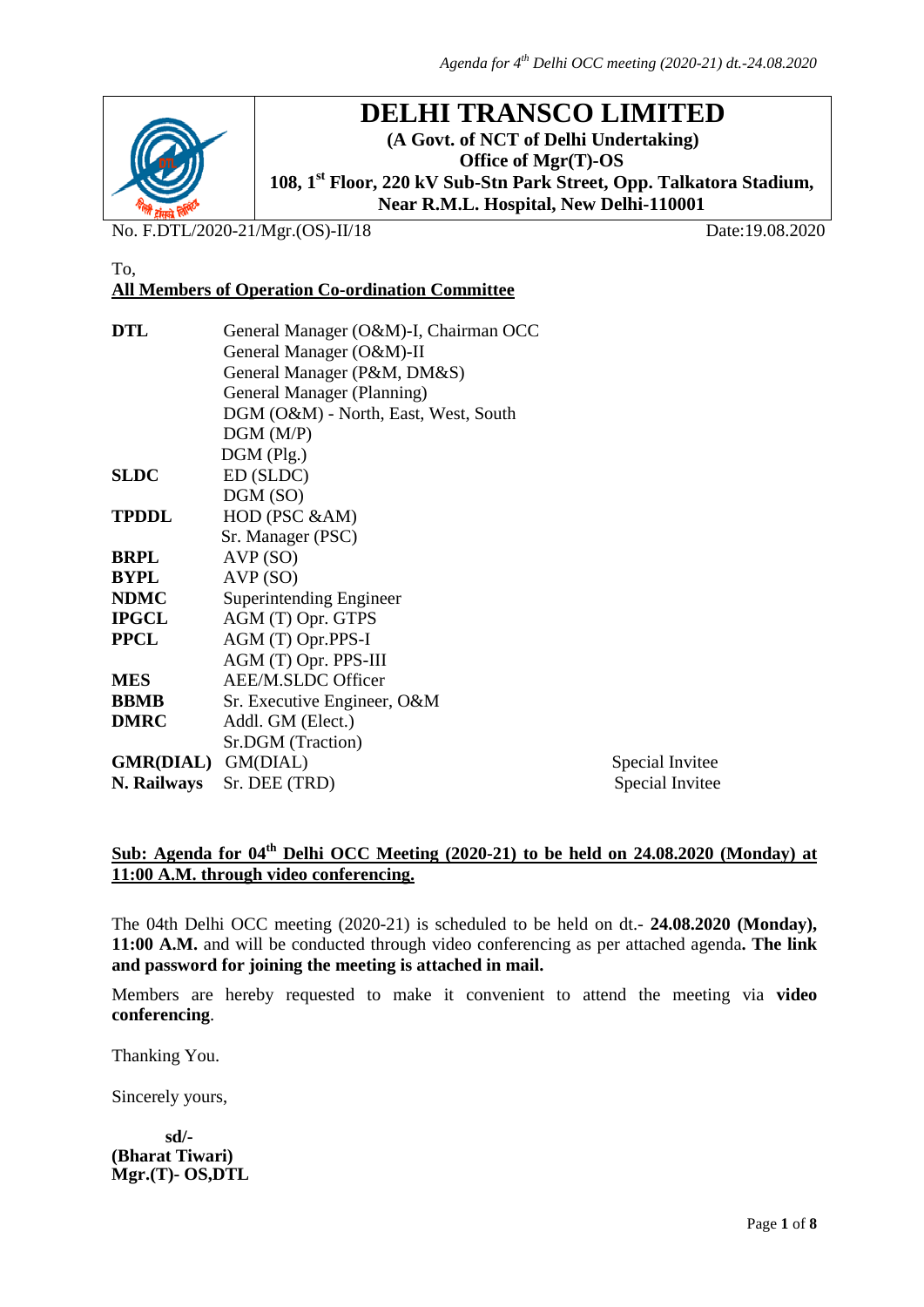#### **DELHI TRANSCO LIMITED**

(Regd. Office: Shakti Sadan, Kotla Road, New Delhi-110002)

#### **AGENDA FOR DELHI OCC MEETING NO. 04/2020-21**

| Date        |                | 24.08.2020                                    |
|-------------|----------------|-----------------------------------------------|
| <b>Time</b> | $\ddot{\cdot}$ | 11:00 AM                                      |
| Venue       |                | Via Video conferencing                        |
|             |                | In O/o-GM(O&M)-I, Delhi Transco Ltd.,         |
|             |                | 220 kV Sub-Stn Park Street,                   |
|             |                | Opp. Talkatora Stadium, Near R.M.L. Hospital, |
|             |                | New Delhi-110001                              |

## **1. Confirmation of minutes of 03rd Delhi OCC meeting (2020-21) held on dated 24.07.2020.**

The  $03<sup>rd</sup>$  Delhi OCC meeting (2020-21) was held on 24.07.2020 through video conferencing in accordance with the agenda circulated vide letter dt: 22.07.2020. Minutes of the aforesaid OCC meeting were issued on 30.07.2020 and the same was also uploaded on DTL website.

Following Comment was received:-

# **(i) SLDC Agenda point, 4.3: List of Delhi feeders for Demand regulation by NRLDC.**

#### **As per MOM:-**

Till date the following feeders are in the records of NRLDC for physical regulation of supply in Delhi:

| S.No.            | <b>Transmission elements to be</b> | <b>Power supply</b> | Approx.            | <b>Remarks</b>     |
|------------------|------------------------------------|---------------------|--------------------|--------------------|
|                  | opened                             | interruption in     | <b>Relief</b> (MW) |                    |
| 1                | 220kVMundka-Peeragarhi             | Peeragarhi          | 150-300            | Peeragarhi caters  |
|                  | $Ckt1$ & $Ckt.2$                   |                     |                    | load of Wazirpur.  |
| $\overline{2}$   | 220kV BTPS- OkhlaCkt. 1            | Okhla               | 100-150            |                    |
|                  | &Ckt.2                             |                     |                    |                    |
| 3                | 33kV Delhi ckt 1,2,3 & 4           | Rohtak road         | $20 - 30$          |                    |
|                  | feeders from Rohtak road           |                     |                    |                    |
|                  | (BBMB)                             |                     |                    |                    |
| $\overline{4}$ . | 220kV Maharani Bagh-Lodhi          | Lodhi road          | 250-300            | Reliability of VIP |
|                  | Road D/C                           |                     |                    | load from Lodhi    |
| 5                | 220kV Maharani Bagh -Masjid        | Masjid Moth         |                    | road may be        |
|                  | Moth D/C                           |                     |                    | affected           |

Some of the feeders are not Radial in nature due to change in system configuration. SLDC is of the view to review above feeders for physical regulation.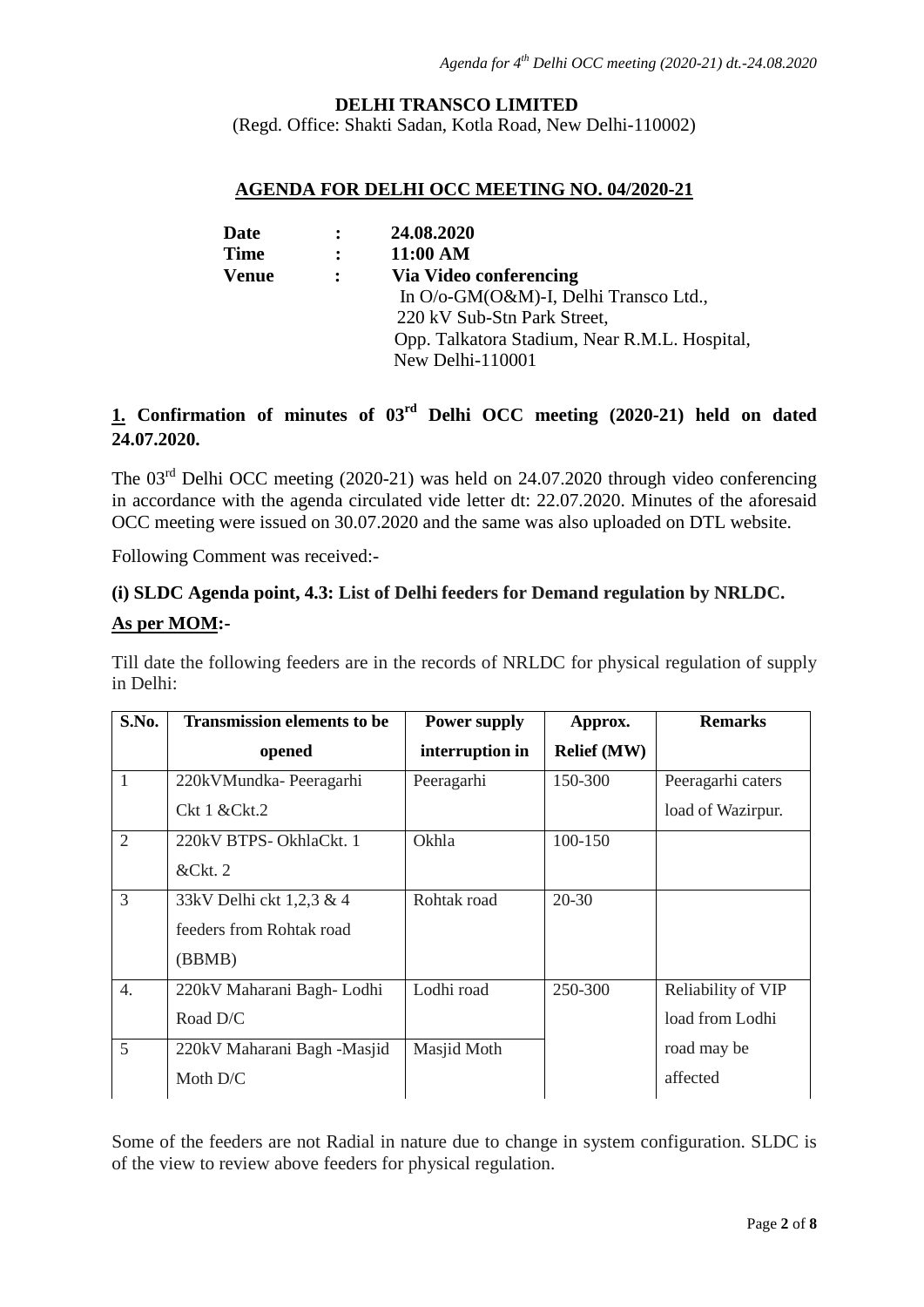Following list is of 220 kV Radial feeders in DTL system which can also be considered for physical regulation.

| S. No.         | Name of the element                        | <b>Peak load</b> |
|----------------|--------------------------------------------|------------------|
|                |                                            | (7409MW) 2019-20 |
| $\mathbf{1}$   | 220kV BAMNAULI - PAPPANKALAN-II CKT-I      | 136              |
| 2              | 220kV BAMNAULI - PAPPANKALAN-II CKT-II     | 138              |
| 3              | 220kV BAWANA - ROHINI-II CKT-I             | 85               |
| $\overline{4}$ | 220kV BAWANA - ROHINI-II CKT-II            | 83               |
| 5              | 220kV GOPALPUR - MANDOLA CKT-I             | 122              |
| 6              | 220kV GOPALPUR - MANDOLA CKT-II            | 131              |
| $\overline{7}$ | 220kV GOPALPUR - SUBZI MANDI CKT-I         | 83               |
| 8              | 220kV GOPALPUR - SUBZI MANDI CKT-II        | 71               |
| 9              | 220 kV I.P.- RPH CKT-I                     | 27               |
| 10             | 220 kV I.P.- RPH CKT-II                    | 27               |
| 11             | 220kV MAHARANI BAGH- ELECTRIC LANE CKT-I   | 26               |
| 12             | 220kV MAHARANI BAGH - ELECTRIC LANE CKT-II | 39               |
| 13             | 220kV MAHARANI BAGH - LODHI ROAD CKT-I     | 72               |
| 14             | 220kV MAHARANI BAGH - LODHI ROAD CKT-II    | 102              |
| 15             | 220kV MAHARANI BAGH - MASJID MOTH CKT-I    | 82               |
| 16             | 220kV MAHARANI BAGH - MASJID MOTH CKT-II   | 82               |
| 17             | 220kV MEHRAULI - VASANT KUNJ CKT-I         | 123              |
| 18             | 220kV MEHRAULI - VASANT KUNJ CKT-II        | 113              |
| 19             | 220kV PRAGATI - PARK STREET CKT-I          | 164              |
| 20             | 220kV PRAGATI - PARK STREET CKT-II         | 158              |

All the utilities were requested to give their suggestion/ comments for reviewing the list of feeders for physical regulation.

No comments received from any utilities. OCC approved the feeder lists as above.

**SLDC Comment:-** No comments has received from any utilities, it is therefore SLDC request OCC to re-consider this matter for finalizing the 220kV circuits for Demand regulation by NRLDC before submitting the list to NRPC.

Protection Deptt , DTL may also give their comments for finalizing the 220kV circuits for Demand regulation .

#### **(OCC May deliberate)**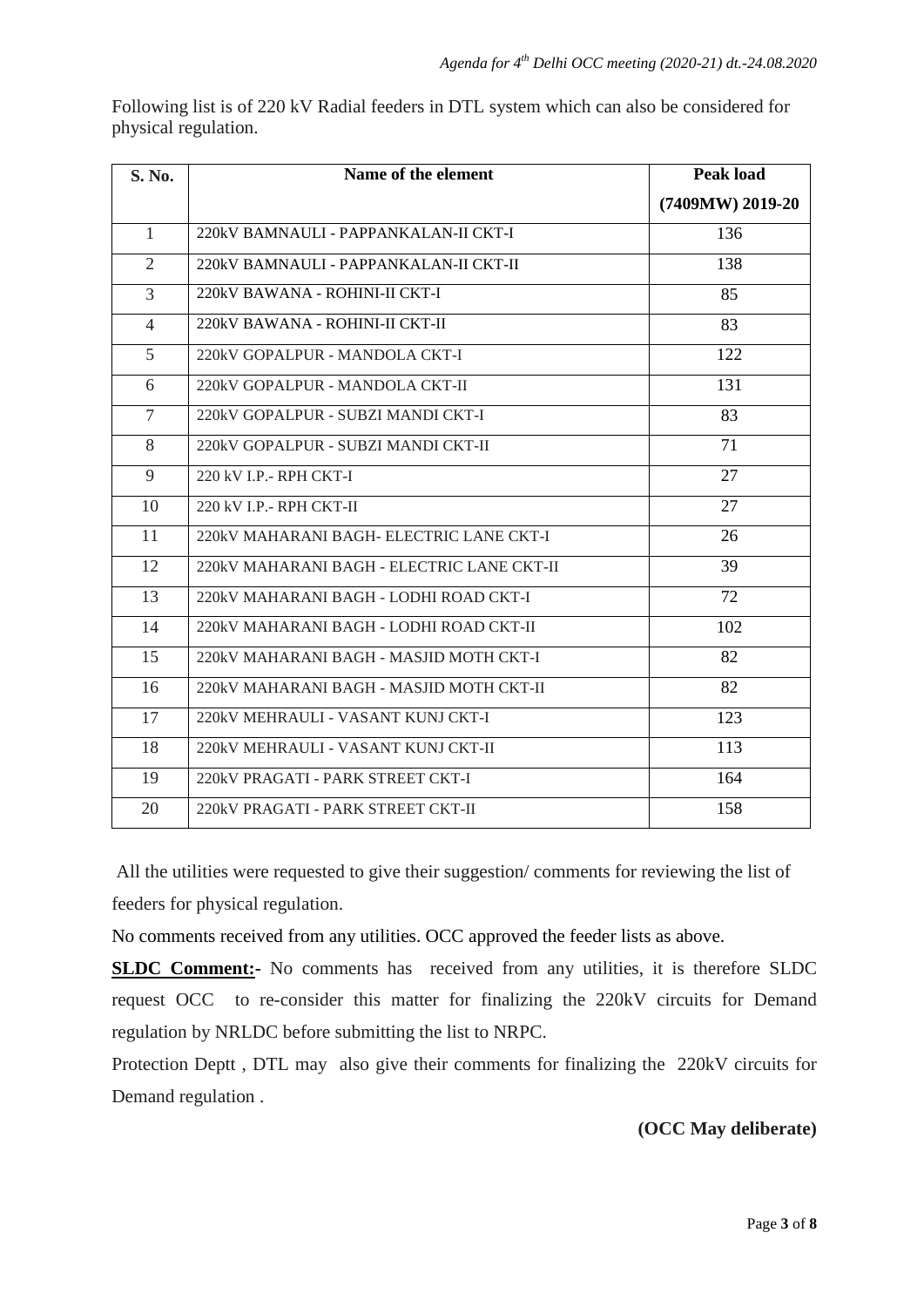## **(ii) BRPL Agenda point, 5.4: Establishment of communication link through FRTU & Routers installation**

#### **As per MOM :-**

To enhance grid data communication at DTL 220kV system, BRPL planning following works.

- **i.** FRTU along with Router installation at 05 DTL Stns, DIAL, IP, RKP, TKL and PPK-2.
- **ii.** IT connectivity with small towers.

Details of DTL grids is as below where BRPL want to establish a communication link.

| S. No. | <b>Name of Grid</b> | S. No. | <b>Name of Grid</b> |
|--------|---------------------|--------|---------------------|
| 1.     | 220kV PPK-I         | 2.     | 220kV Lodhi Road    |
| 3.     | 220kV Okhla         | 4.     | 220kV IP            |
| 5.     | 220kV SaritaVihar   | 6.     | 220kV RK Puram      |
| 7.     | 220kV VasantKunj    | 8.     | 220kV PPK-II        |
| 9.     | 220kV Mehrauli      | 10.    | 220kV PPK-III       |
| 11.    | 220kV DIAL          | 12.    | 220kV Kanjhawala    |
| 13.    | 400kV TikriKalan    |        |                     |

For the above, BRPL requested DTL/SLDC to allow necessary permissions.

OCC advised BRPL to conduct a separate meeting with DTL to resolve the issue.

**BRPL Comment:-** In meeting itself, South O&M team agreed for some stations and for remaining station of south and west grids OCC required to give directions and allow permissions to BRPL to install FRTU along with IT network setup. Status will be reviewed in OCC meeting till all given stations concurrence.

#### **(OCC may deliberate)**

#### **2. Updation of communication details of nominated members of Delhi OCC.**

As per MOM of 3<sup>rd</sup> OCC meeting dt:24.07.2020 S.No, 2 OCC members were requested to update communication details of nominated representatives.

As of now, only BRPL has updated the relevant details. All members are requested to submit/ update the details in prescribed format.

#### **(OCC members may update)**

#### **3. DTL AGENDA:**

#### **3.1 Proposed planned shutdowns of DTL for the month of September-2020.**

DTL proposed planned shutdowns for the month of September-2020 (Annexure-I).

 **(OCC may deliberate)**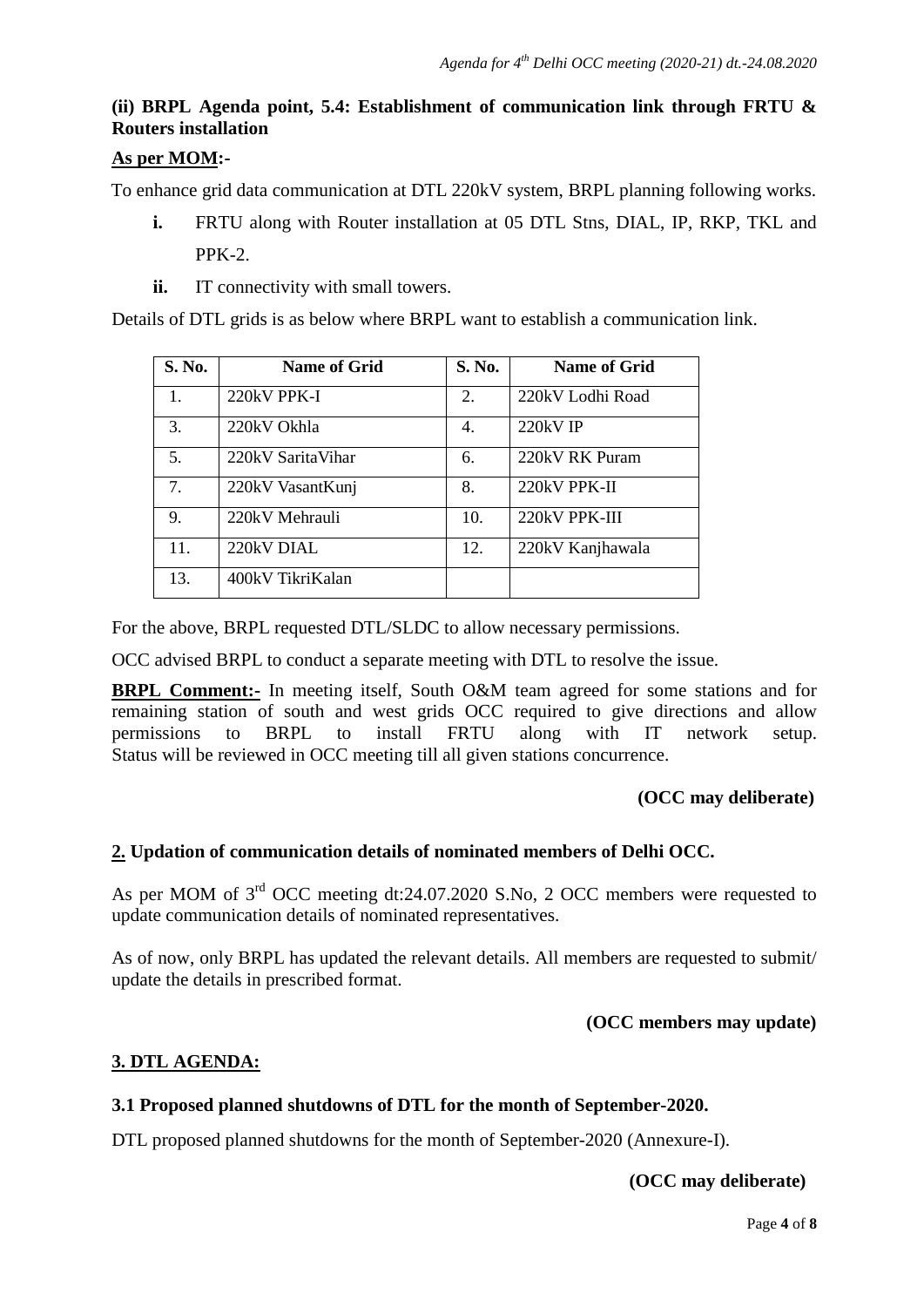#### **3.2 Phase reversal of LT supply issue at 400kV Bawana Sub-Station.**

As per MOM of  $3<sup>rd</sup>$  OCC meeting dt:24.07.2020 S.No, 3.2 it was advised that TPDDL & DTL to plan a separate meeting on site to resolve the subjected issue and update the decision taken & progress in next OCC.

#### **(DTL & TPDDL may update status please)**

#### **3.3 Status of joint checking of Overhead Power Line crossings with Northern Railways representatives by DTL & DISCOMs conducted in July-2020.**

In the  $02<sup>nd</sup>$  Delhi OCC conducted on 29.06.2020, it was deliberated that Delhi power system also consists of overhead power lines which are crossing electrified Railway traction lines at many places. The possibility of snapping of overhead line conductors and causing interruption in railway services cannot be ruled out. A joint survey for listing the defects and attending of overhead Power Line crossing over electrified railway track is required to be carried out regularly with railways representatives and concerned power utilities of Delhi area.

In this regard, Northern railways shared the details of supervisor team for survey.

OCC suggested all power utilities to conduct the survey in  $1<sup>st</sup>$  fortnight, July-2020 & advised DISCOMs, DTL & Northern Railways to conduct joint survey of the power lines on regular basis.

The survey details and data may be shared with OCC.

#### **(DTL , DISCOMs & Railways may update)**

### **4. SLDC AGENDA:**

#### **4.1. Survival of Local Island at GTPS/ Pragati.**

During 20th GCC meeting as per MoM at S.No. 2.4 (9.12) following was discussed:-

"BYPL representative raised the issue of survival and subsequent synchronizing of local islanding at GT/ Pragati.

GCC advised DTL to carry out a joint visit with Discoms and IPGCL/ PPCL to analyze the requirements for sustaining Local Island at GT station". -

The matter was deliberated in the 12th (2018-19) Delhi OCC meeting held on 28.03.2019 and a committee comprising of following members was constituted for carrying out the above desired work at Pragati:-

(i) Sh. Satyendra Prakash, AGM(Elect./C&I), PPS-I, PPCL.

(ii) Sh. B.L. Gujar, DGM (Prot.), DTL.

(iii) Sh. Bharat Tiwari, Mgr(T)OS, DTL

(iv) Sh. Deepak Kumar, AM(T)-Pragati, DTL.

In 03<sup>rd</sup> Delhi OCC meeting (July-2020), DTL/PPCL representative informed that the cables will be available by end of July-2020. It is expected to complete by Ist week of August-2020..

AM(T)-Pragati, DTL informed that, the control cable laying work assigned to DTL has been completed on 31.07.2020. PPCL may update the latest progress on work carried out.

#### **(Committee may update please)**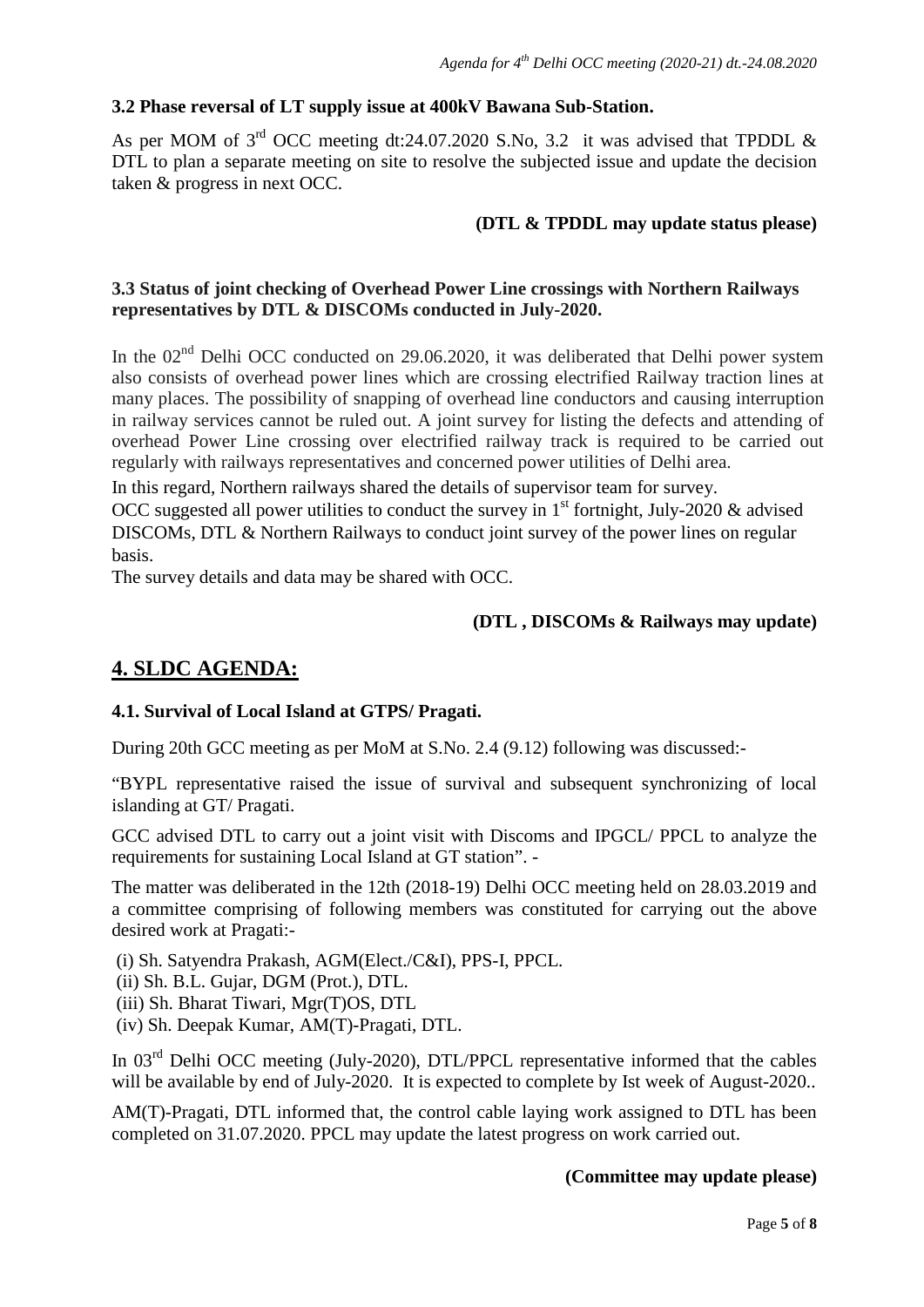#### **4.2 Submission of break up energy consumption by the state.**

In  $172<sup>th</sup>$  NRPC OCC meeting all SLDCs were requested to provide the break up energy consumption by the state by segregating the same from the billed data from DISCOMs from April 2018 to April 2020 in the format as prescribed below:

| Category     | <b>Consumption</b> | Consumption   | Consumption         | <b>Consumption</b> | <b>Traction</b> | <b>Miscellaneous</b> |
|--------------|--------------------|---------------|---------------------|--------------------|-----------------|----------------------|
|              | by Domestic        | by Commercial | by                  | by Industrial      | supply          | /Others              |
|              | load               | load          | <b>Agricultural</b> | load               | load            |                      |
|              |                    |               | load                |                    |                 |                      |
| <b>Month</b> |                    |               |                     |                    |                 |                      |
|              |                    |               |                     |                    |                 |                      |

BRPL, BYPL, TPDDL & MES have submitted the data upto April 2020 whereas NDMC has not provided any information.

All the discoms are requested to give the details for May-2020 to July 2020.

#### **(DISCOMs may update)**

## **4.3 Updation of alternate source of 66/ 33kV /11kV feeders emanating from DTL 220KV Substations.**

All the Discoms are requested to update the alternate source of 66/ 33kV /11kV feeders emanating from DTL 220KV Substations in the given format. In this regard, an email was done to BRPL,BYPL and TPDDL on 17.08.20.The Discom wise list is attached as Annexure –A-1 , A-2 & A-3.

DISCOMs are requested to update the alternate source list.

#### **(DISCOMs may update)**

## **5. BRPL AGENDA:**

#### **5.1 Change in Nomenclature of BRPL feeders**

As per MOM of 3rd OCC meeting dt:24.07.2020 S.No, 5.3 OCC advised DTL & SLDC/ SCADA to expedite the nomenclature updating works in respect of BRPL feeders.

#### **(DTL & SLDC/ SCADA may update)**

#### **6. Long/Recent Outage/Breakdown of Elements in Delhi power system.**

Members may update the latest status of following Long/Recent Outage/Breakdowns of elements in Delhi Power system as under: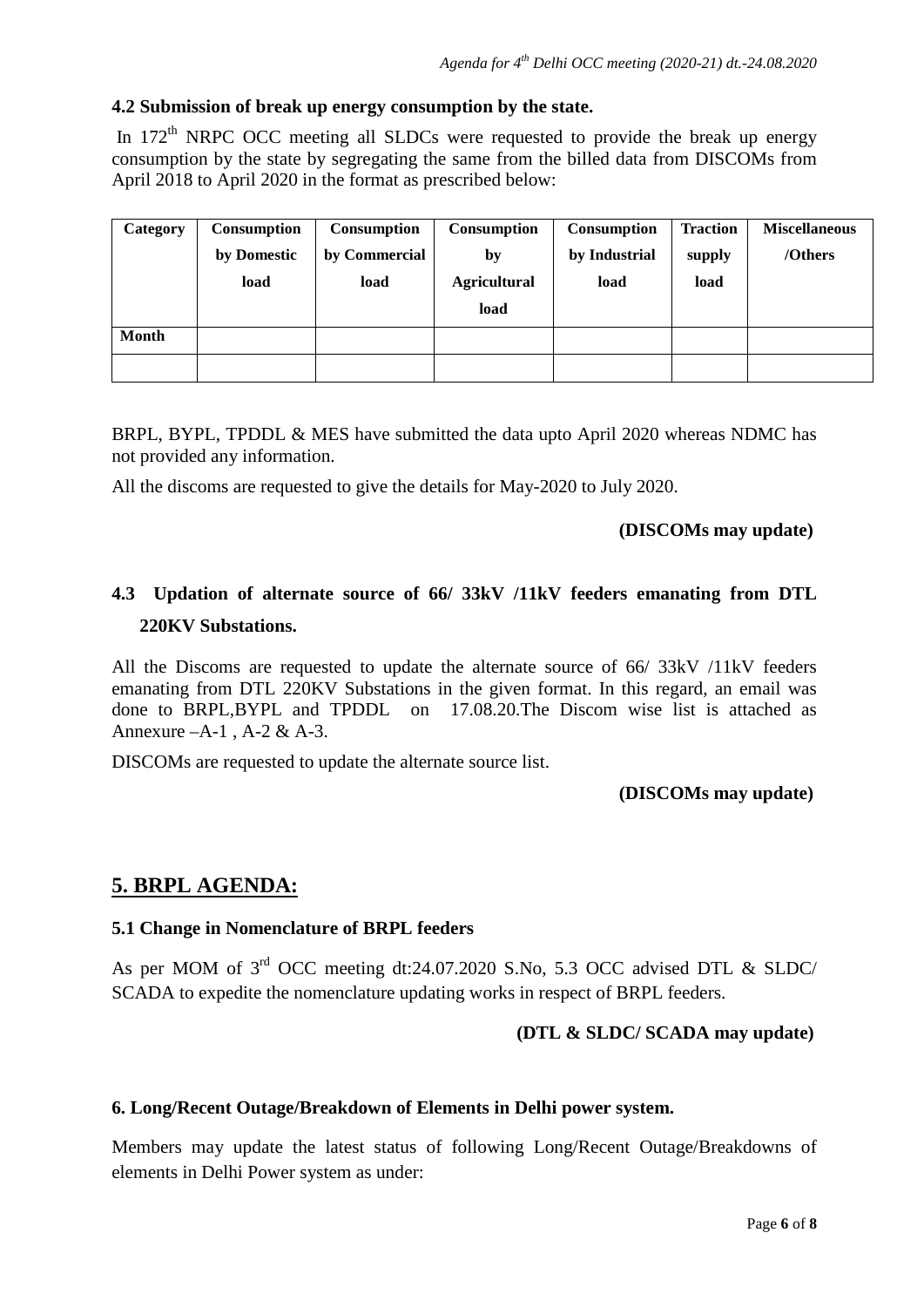| S.N | <b>Element's Name</b>                                                     | Discom/<br><b>DTL</b> | Date and<br><b>Time</b><br>оf<br>outage | Status of outage as on 17.08.2020                                                                                                                                                                                                                                                   |
|-----|---------------------------------------------------------------------------|-----------------------|-----------------------------------------|-------------------------------------------------------------------------------------------------------------------------------------------------------------------------------------------------------------------------------------------------------------------------------------|
| 1.  | 33kV<br>RIDGE<br>VALLEY<br>KHEBAR LANE CKT.-II                            | <b>BRPL</b>           | 01.06.2019                              | 'Y' PH. Single CABLE FAULTY. BRPL<br>informed that the agenda related to<br>handover this ckt to MES to be put up<br>before Steering Committee. Process is<br>not started yet. In last OCC, BRPL<br>advised to pursue with MES to revive<br>this ckt.BRPL may update status please. |
| 2.  | 33kV<br>LODHI<br><b>ROAD</b><br><b>EXHIBITION GR. CKT.-II</b>             | <b>BRPL</b>           | 13.08.2020                              | 'R' & 'B' PH. 2ND CABLE FAULTY                                                                                                                                                                                                                                                      |
| 3.  | 220kV MEHRAULI -<br>66kV<br>MALVIYA NAGAR CKT.-II                         | <b>BRPL</b>           | 16.08.2020                              | 'R' PH. CABLE FAULTY                                                                                                                                                                                                                                                                |
| 4.  | 400kV<br><b>MUNDKA</b><br>66kV<br>$\blacksquare$<br>NANGLOI W. WORKS CKT. | <b>BRPL</b>           | 08.07.2020                              | 'B' PH. CABLE FAULTY                                                                                                                                                                                                                                                                |
| 5.  | 220kV PPK -II - 66kV G-15<br><b>DWARKA CKT.-I</b>                         | <b>BRPL</b>           | 11.08.2020                              | 'R' PH. CABLE FAULTY                                                                                                                                                                                                                                                                |
| 6.  | 220kV PPK -II - 66kV G-5<br><b>MATIALA CKT.-II</b>                        | <b>BRPL</b>           | 13.08.2020                              | 'Y' PH. CABLE FAULTY                                                                                                                                                                                                                                                                |
| 7.  | 33kV BAY - 2 (RPH - LAHORI<br>GATE)                                       | <b>BYPL</b>           | 03.08.2020                              | 'B'PH. SINGLE CABLE FAULTY                                                                                                                                                                                                                                                          |
| 8.  | 220kV PATPARGANJ - 33kV<br>SHAKKARPUR CKT.                                | <b>BYPL</b>           | 12.08.2020                              | 'R'PH. SINGLE CABLE FAULTY                                                                                                                                                                                                                                                          |
| 9.  | 66kV<br><b>DHEERPUR</b><br>JAHANGIRPURI CKT.-I                            | <b>TPDDL</b>          | 17.07.2020                              | 'R' PH. CABLE FAULTY                                                                                                                                                                                                                                                                |
| 10. | 66kV BURARI - BHALSWA<br>CKT.-II                                          | <b>TPDDL</b>          | 10.08.2020                              | 'R' PH. CABLE FAULTY                                                                                                                                                                                                                                                                |
| 11. | <b>66kV BAWANA CLEAR WATER</b><br>- 66kV BAWANA-4 Ckt-I                   | <b>TPDDL</b>          | 15.08.2020                              | <b>CABLE FAULTY</b>                                                                                                                                                                                                                                                                 |
| 12. | 66kV ROHINI -28 - ROHINI -6<br>CKT.-II                                    | <b>TPDDL</b>          | 15.08.2020                              | <b>CABLE FAULTY</b>                                                                                                                                                                                                                                                                 |
| 13. | 33kV BAY -42 (2)<br>IP<br>$\sim$ $-$<br><b>CONNAUGHT PLACE)</b>           | <b>NDMC</b>           | 06.07.2020                              | <b>SINGLE CABLE FAULTY</b>                                                                                                                                                                                                                                                          |
| 14. | 220kV TRAUMA CENTRE - 33kV<br>AIIMS CKT.-II                               | <b>NDMC</b>           | 27.07.2020                              | Y & 'B' PH. CABLE FAULTY                                                                                                                                                                                                                                                            |
| 15. | 220kV LODHI ROAD - 33kV<br>SHAHZADA BAGH CKT.                             | <b>NDMC</b>           | 30.07.2020                              | 'B' PH. CABLE FAULTY                                                                                                                                                                                                                                                                |